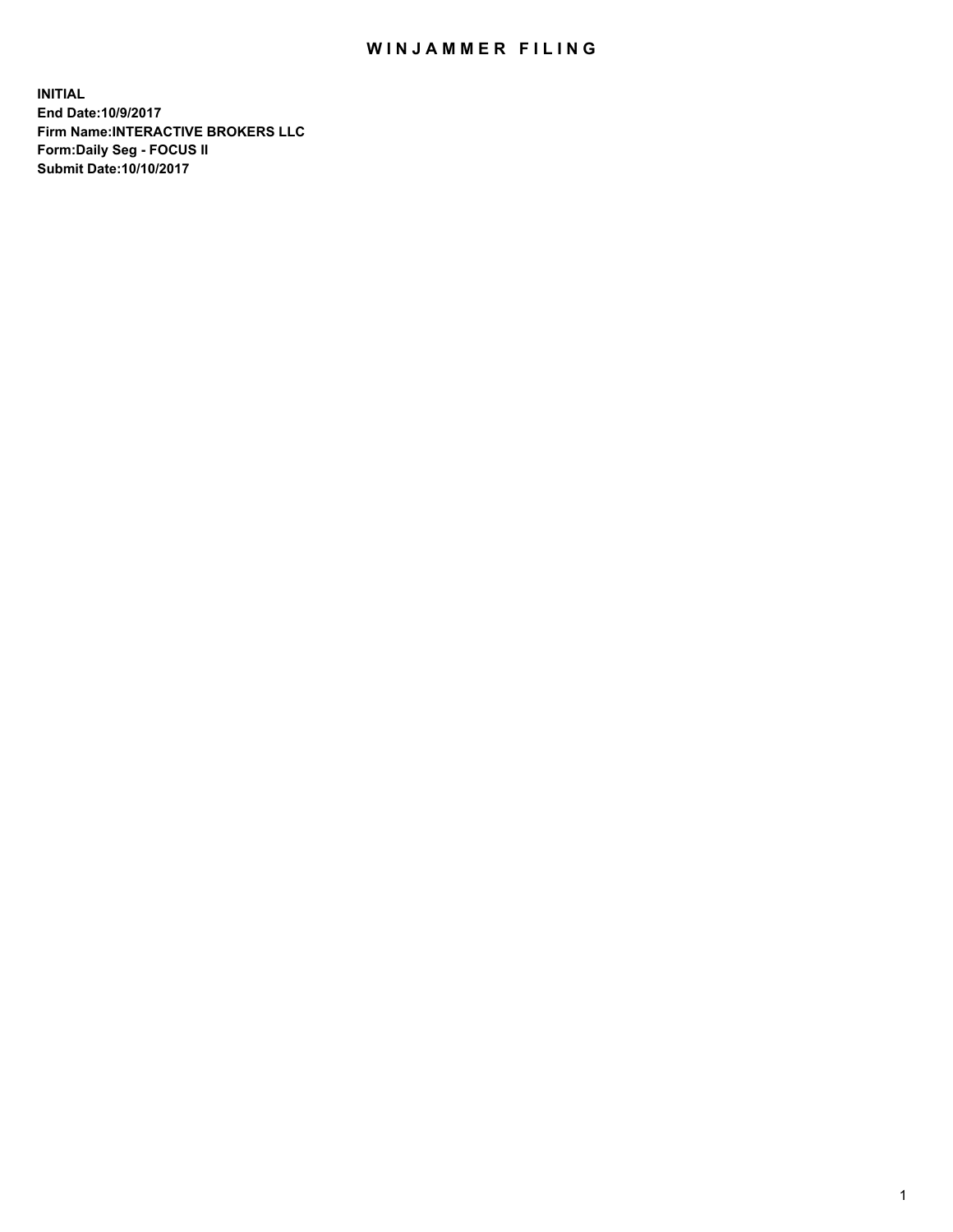## **INITIAL End Date:10/9/2017 Firm Name:INTERACTIVE BROKERS LLC Form:Daily Seg - FOCUS II Submit Date:10/10/2017 Daily Segregation - Cover Page**

| Name of Company<br><b>Contact Name</b><br><b>Contact Phone Number</b><br><b>Contact Email Address</b>                                                                                                                                                                                                                          | <b>INTERACTIVE BROKERS LLC</b><br><b>James Menicucci</b><br>203-618-8085<br>jmenicucci@interactivebrokers.c<br>om |
|--------------------------------------------------------------------------------------------------------------------------------------------------------------------------------------------------------------------------------------------------------------------------------------------------------------------------------|-------------------------------------------------------------------------------------------------------------------|
| FCM's Customer Segregated Funds Residual Interest Target (choose one):<br>a. Minimum dollar amount: ; or<br>b. Minimum percentage of customer segregated funds required:%; or<br>c. Dollar amount range between: and; or<br>d. Percentage range of customer segregated funds required between:% and%.                          | $\overline{\mathbf{0}}$<br>0<br>155,000,000 245,000,000<br>0 <sub>0</sub>                                         |
| FCM's Customer Secured Amount Funds Residual Interest Target (choose one):<br>a. Minimum dollar amount: ; or<br>b. Minimum percentage of customer secured funds required:%; or<br>c. Dollar amount range between: and; or<br>d. Percentage range of customer secured funds required between: % and %.                          | $\overline{\mathbf{0}}$<br>0<br>80,000,000 120,000,000<br>0 <sub>0</sub>                                          |
| FCM's Cleared Swaps Customer Collateral Residual Interest Target (choose one):<br>a. Minimum dollar amount: ; or<br>b. Minimum percentage of cleared swaps customer collateral required:% ; or<br>c. Dollar amount range between: and; or<br>d. Percentage range of cleared swaps customer collateral required between:% and%. | $\overline{\mathbf{0}}$<br>$\overline{\mathbf{0}}$<br>0 <sub>0</sub><br><u>00</u>                                 |

Attach supporting documents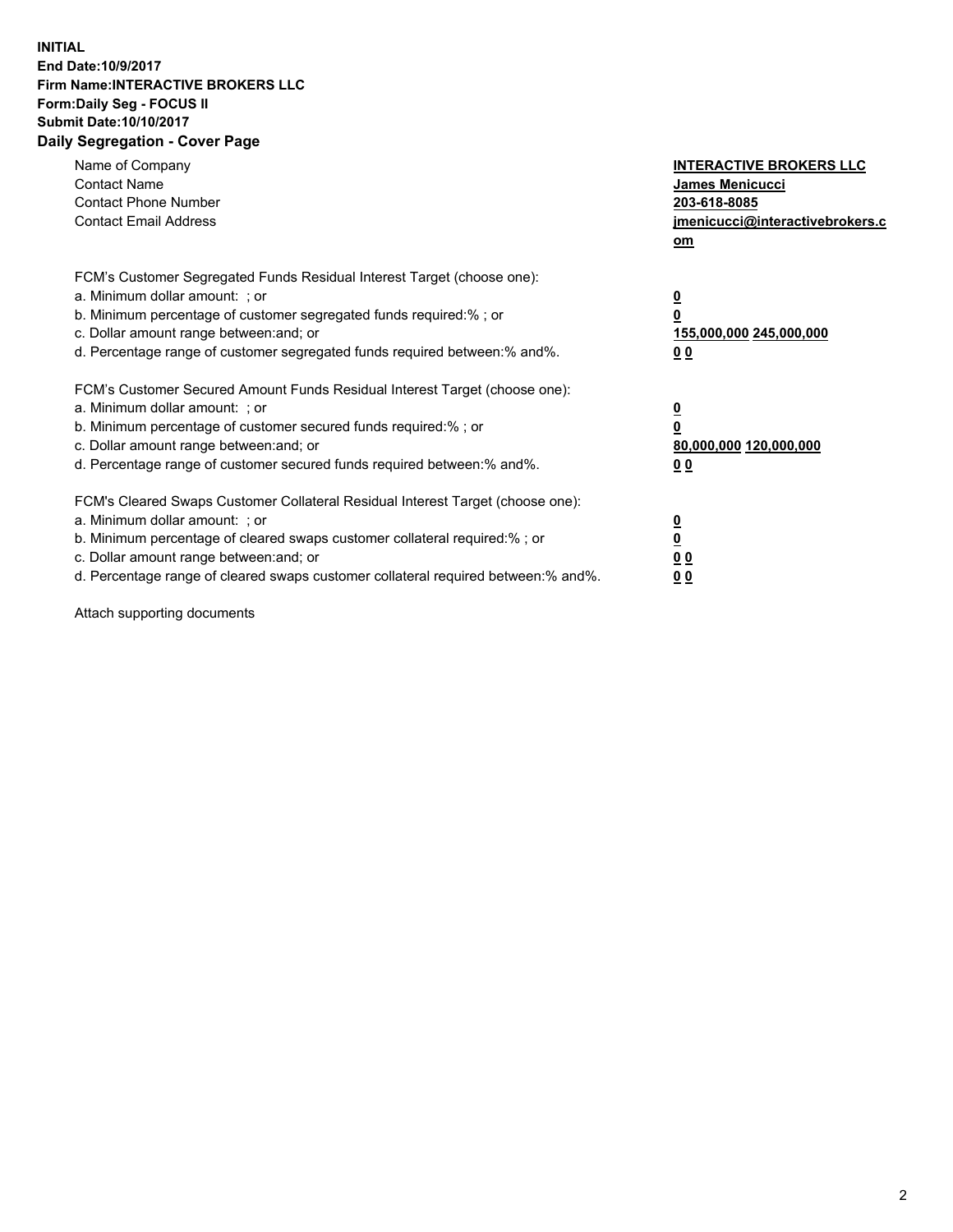## **INITIAL End Date:10/9/2017 Firm Name:INTERACTIVE BROKERS LLC Form:Daily Seg - FOCUS II Submit Date:10/10/2017**

|     | <b>Daily Segregation - Secured Amounts</b>                                                  |                                   |
|-----|---------------------------------------------------------------------------------------------|-----------------------------------|
|     | Foreign Futures and Foreign Options Secured Amounts                                         |                                   |
|     | Amount required to be set aside pursuant to law, rule or regulation of a foreign            | $0$ [7305]                        |
|     | government or a rule of a self-regulatory organization authorized thereunder                |                                   |
| 1.  | Net ledger balance - Foreign Futures and Foreign Option Trading - All Customers             |                                   |
|     | A. Cash                                                                                     | 394,363,028 [7315]                |
|     | B. Securities (at market)                                                                   | $0$ [7317]                        |
| 2.  | Net unrealized profit (loss) in open futures contracts traded on a foreign board of trade   | 12,641,760 [7325]                 |
| 3.  | Exchange traded options                                                                     |                                   |
|     | a. Market value of open option contracts purchased on a foreign board of trade              | <b>97,393</b> [7335]              |
|     | b. Market value of open contracts granted (sold) on a foreign board of trade                | -152,847 [7337]                   |
| 4.  | Net equity (deficit) (add lines 1.2. and 3.)                                                | 406,949,334 [7345]                |
| 5.  | Account liquidating to a deficit and account with a debit balances - gross amount           | <b>2,777</b> [7351]               |
|     | Less: amount offset by customer owned securities                                            | 0 [7352] 2,777 [7354]             |
| 6.  | Amount required to be set aside as the secured amount - Net Liquidating Equity              | 406,952,111 [7355]                |
|     | Method (add lines 4 and 5)                                                                  |                                   |
| 7.  | Greater of amount required to be set aside pursuant to foreign jurisdiction (above) or line | 406,952,111 [7360]                |
|     | 6.                                                                                          |                                   |
|     | FUNDS DEPOSITED IN SEPARATE REGULATION 30.7 ACCOUNTS                                        |                                   |
| 1.  | Cash in banks                                                                               |                                   |
|     | A. Banks located in the United States                                                       | 99,638,224 [7500]                 |
|     | B. Other banks qualified under Regulation 30.7                                              | 0 [7520] 99,638,224 [7530]        |
| 2.  | Securities                                                                                  |                                   |
|     | A. In safekeeping with banks located in the United States                                   | 343,637,745 [7540]                |
|     | B. In safekeeping with other banks qualified under Regulation 30.7                          | 0 [7560] 343,637,745 [7570]       |
| 3.  | Equities with registered futures commission merchants                                       |                                   |
|     | A. Cash                                                                                     | $0$ [7580]                        |
|     | <b>B.</b> Securities                                                                        | $0$ [7590]                        |
|     | C. Unrealized gain (loss) on open futures contracts                                         | $0$ [7600]                        |
|     | D. Value of long option contracts                                                           | $0$ [7610]                        |
|     | E. Value of short option contracts                                                          | 0 [7615] 0 [7620]                 |
| 4.  | Amounts held by clearing organizations of foreign boards of trade                           |                                   |
|     | A. Cash                                                                                     | $0$ [7640]                        |
|     | <b>B.</b> Securities                                                                        | $0$ [7650]                        |
|     | C. Amount due to (from) clearing organization - daily variation                             | $0$ [7660]                        |
|     | D. Value of long option contracts                                                           | $0$ [7670]                        |
|     | E. Value of short option contracts                                                          | 0 [7675] 0 [7680]                 |
| 5.  | Amounts held by members of foreign boards of trade                                          |                                   |
|     | A. Cash                                                                                     | 79,949,392 [7700]                 |
|     | <b>B.</b> Securities                                                                        | $0$ [7710]                        |
|     | C. Unrealized gain (loss) on open futures contracts                                         | 9,889,010 [7720]                  |
|     | D. Value of long option contracts                                                           | <b>97,393</b> [7730]              |
|     | E. Value of short option contracts                                                          | -152,847 [7735] 89,782,948 [7740] |
| 6.  | Amounts with other depositories designated by a foreign board of trade                      | 0 [7760]                          |
| 7.  | Segregated funds on hand                                                                    | $0$ [7765]                        |
| 8.  | Total funds in separate section 30.7 accounts                                               | 533,058,917 [7770]                |
| 9.  | Excess (deficiency) Set Aside for Secured Amount (subtract line 7 Secured Statement         | 126,106,806 [7380]                |
|     | Page 1 from Line 8)                                                                         |                                   |
| 10. | Management Target Amount for Excess funds in separate section 30.7 accounts                 | 80,000,000 [7780]                 |
| 11. | Excess (deficiency) funds in separate 30.7 accounts over (under) Management Target          | 46,106,806 [7785]                 |
|     |                                                                                             |                                   |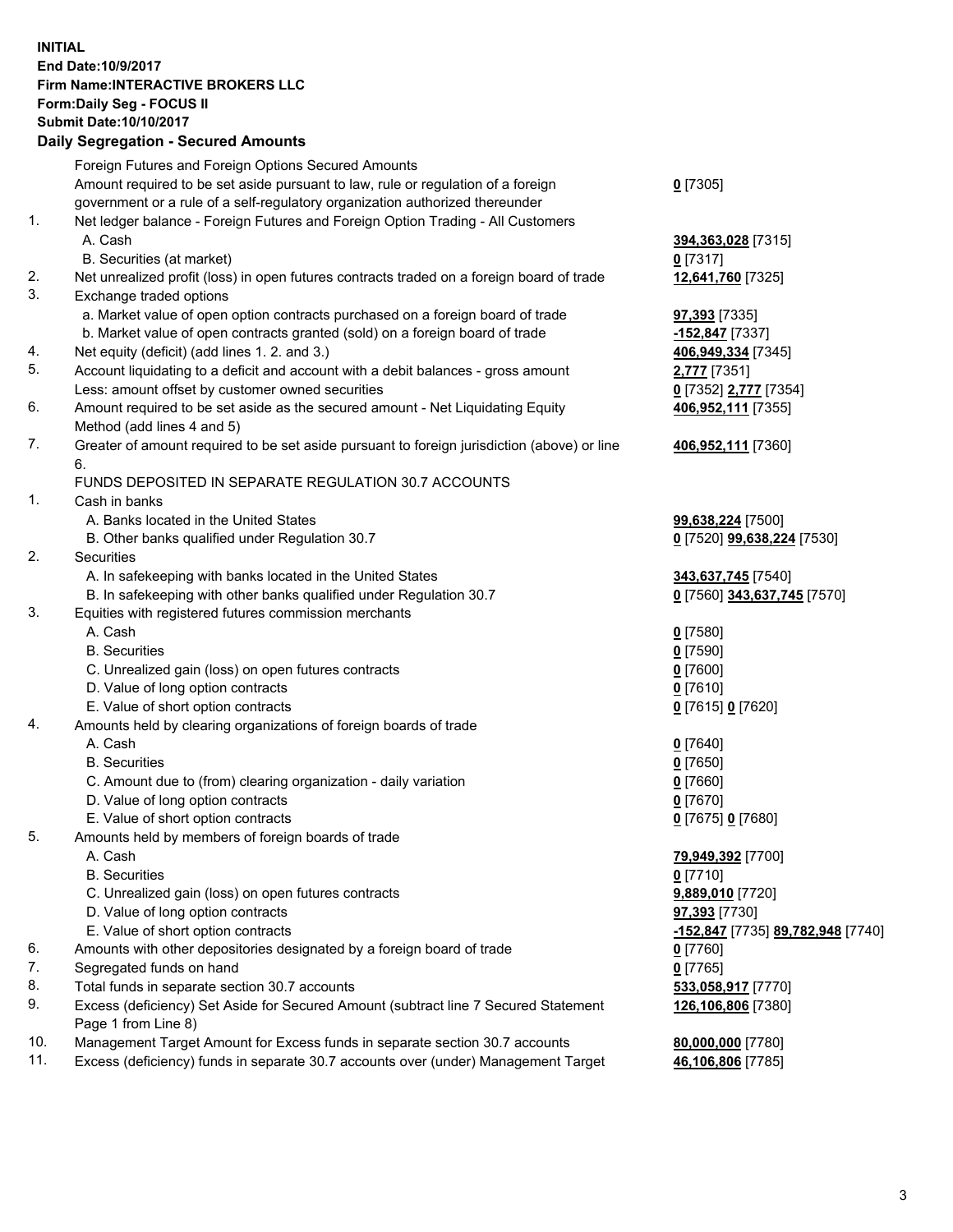**INITIAL End Date:10/9/2017 Firm Name:INTERACTIVE BROKERS LLC Form:Daily Seg - FOCUS II Submit Date:10/10/2017 Daily Segregation - Segregation Statement** SEGREGATION REQUIREMENTS(Section 4d(2) of the CEAct) 1. Net ledger balance A. Cash **4,692,732,692** [7010] B. Securities (at market) **0** [7020] 2. Net unrealized profit (loss) in open futures contracts traded on a contract market **-139,032,066** [7030] 3. Exchange traded options A. Add market value of open option contracts purchased on a contract market **102,999,365** [7032] B. Deduct market value of open option contracts granted (sold) on a contract market **-216,707,012** [7033] 4. Net equity (deficit) (add lines 1, 2 and 3) **4,439,992,979** [7040] 5. Accounts liquidating to a deficit and accounts with debit balances - gross amount **234,615** [7045] Less: amount offset by customer securities **0** [7047] **234,615** [7050] 6. Amount required to be segregated (add lines 4 and 5) **4,440,227,594** [7060] FUNDS IN SEGREGATED ACCOUNTS 7. Deposited in segregated funds bank accounts A. Cash **1,071,598,072** [7070] B. Securities representing investments of customers' funds (at market) **2,329,683,575** [7080] C. Securities held for particular customers or option customers in lieu of cash (at market) **0** [7090] 8. Margins on deposit with derivatives clearing organizations of contract markets A. Cash **19,969,005** [7100] B. Securities representing investments of customers' funds (at market) **1,338,463,101** [7110] C. Securities held for particular customers or option customers in lieu of cash (at market) **0** [7120] 9. Net settlement from (to) derivatives clearing organizations of contract markets **836,767** [7130] 10. Exchange traded options A. Value of open long option contracts **102,975,674** [7132] B. Value of open short option contracts **-216,693,011** [7133] 11. Net equities with other FCMs A. Net liquidating equity **0** [7140] B. Securities representing investments of customers' funds (at market) **0** [7160] C. Securities held for particular customers or option customers in lieu of cash (at market) **0** [7170] 12. Segregated funds on hand **0** [7150] 13. Total amount in segregation (add lines 7 through 12) **4,646,833,183** [7180] 14. Excess (deficiency) funds in segregation (subtract line 6 from line 13) **206,605,589** [7190] 15. Management Target Amount for Excess funds in segregation **155,000,000** [7194]

16. Excess (deficiency) funds in segregation over (under) Management Target Amount Excess

**51,605,589** [7198]